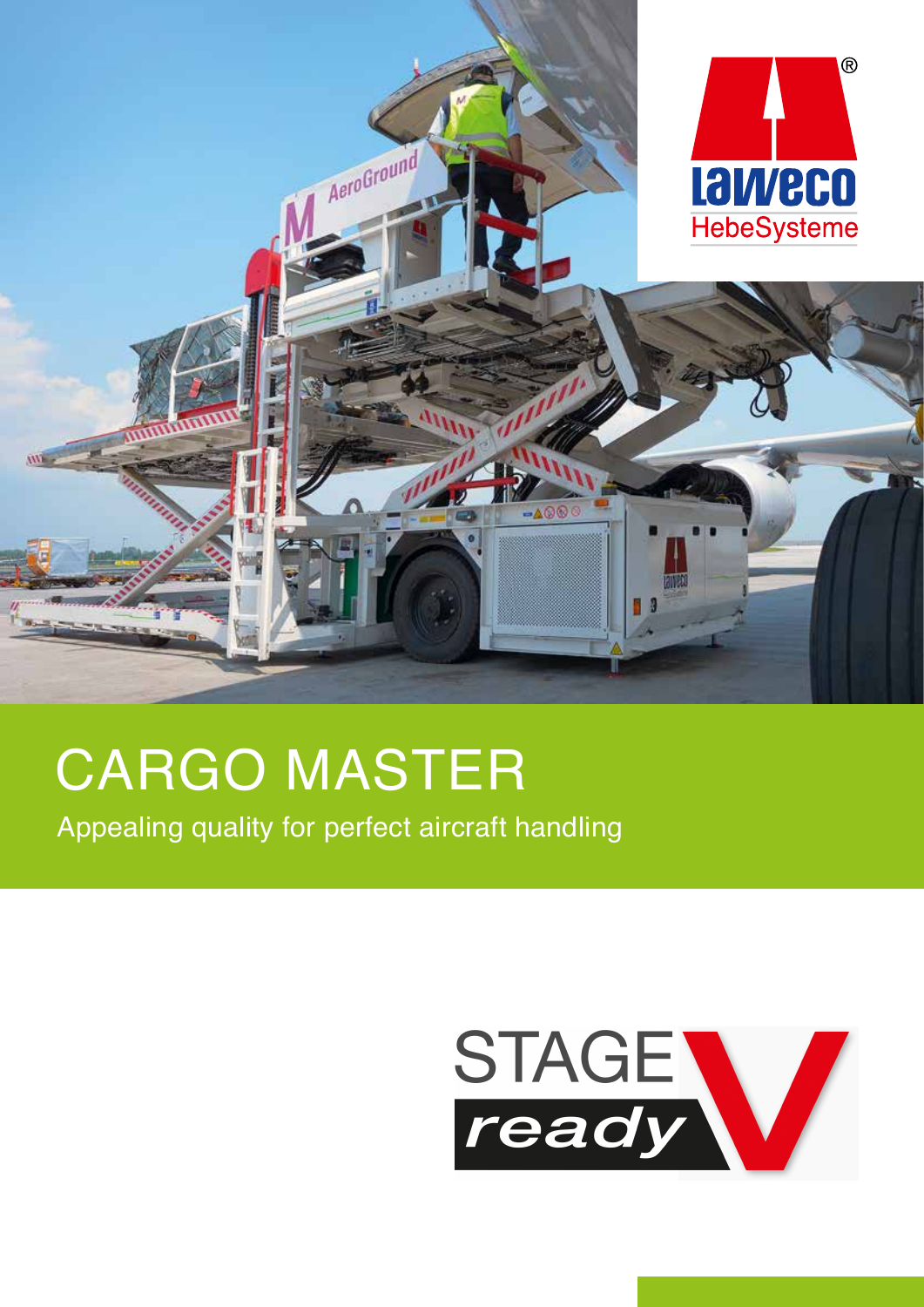

# LAWECO CARGO MASTER

**Mad<sup>e</sup> in Germany**

Strong performance for airports all over the world

**The LAWECO CARGO MASTER fleet provides our customers with an invariably high performance level based on consistent use of innovative technologies.** The especially high availability and safety results from the perfect combination of the mechanical and hydraulic components and the control system. The premium workmanship and reliable service match our time-proven LAWECO slogan "In good hands" and complete our strengths.

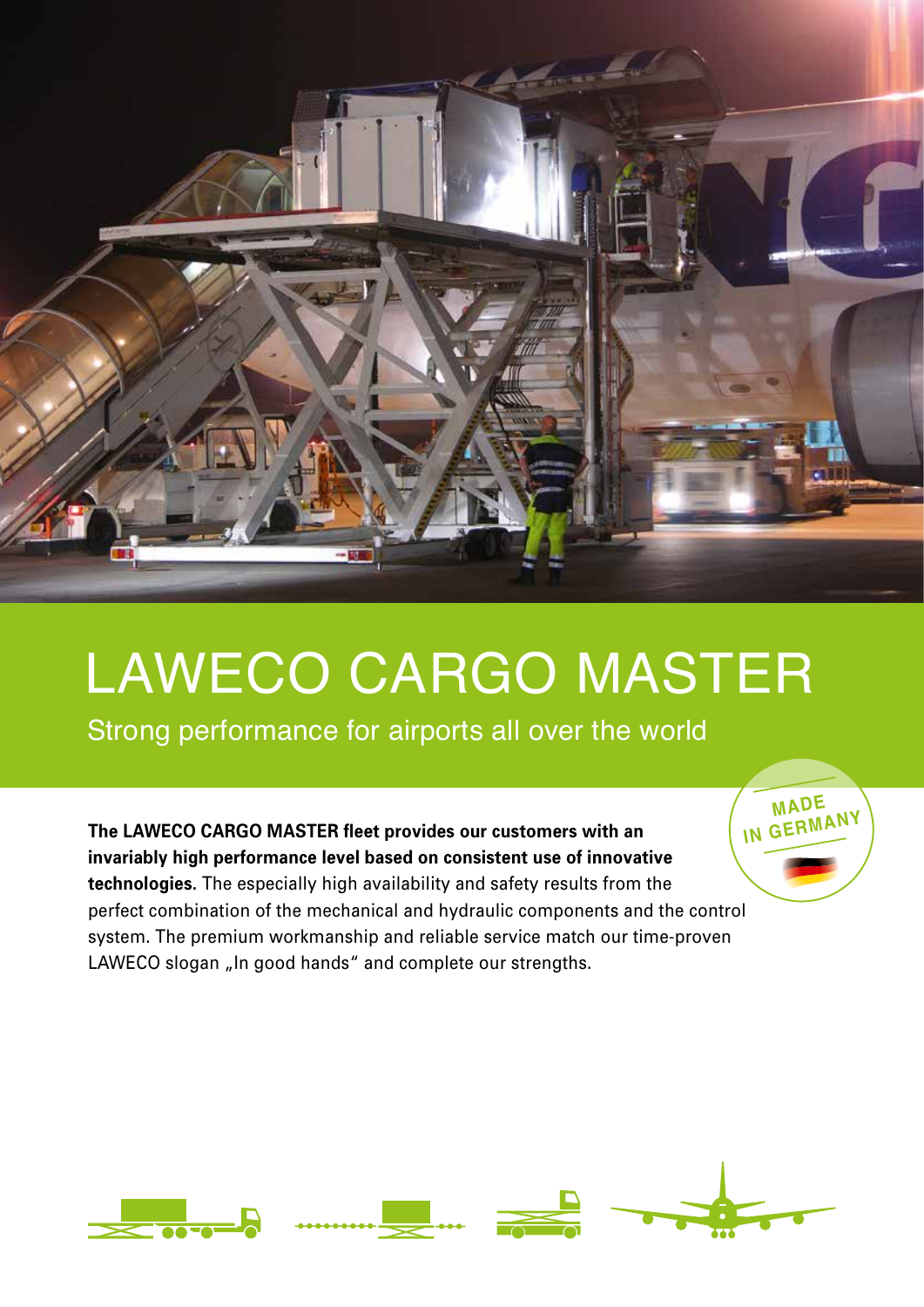### Sturdy design

All CARGO MASTER devices are equipped with a sturdy steel frame, stable and warp-resistant scissor systems and completely flat platforms without any tripping hazards.

#### Vehicle engineering

Powerful hydrostatic drive motors with an excellent dosing capability ensure ideal vehicle operation. All CARGO MASTER vehicles are characterised by their small turning circle for exact and safe positioning next to the plane. This is supported by the hydraulic steering mechanism.

#### **Electronic** motor management

The CARGO MASTER LOADER fleet contributes to an improved energy and environmental balance. State-of-the-art Deutz motors with Electronic Motor Regulation (EMR) reduce fuel consumption and costs. The performance-linked rotational speed regulation saves fuel, increases operating intervals and ensures a longer motor running time.

### CAN technology

The CANopen control system concept, which was specifically developed for automotive engineering, is an integral part of the CARGO MASTER LOADER. This makes susceptible relays and approximately 90 % of electrical connections unnecessary. Reliability and availability are significantly increased while at the same time exhaust fumes and noise emissions are reduced through the use of intelligent environmentally friendly technologies.

#### Load-sensing hydraulic system

The load-dependent control system reduces fuel consumption and increases availability at the operating site. Soft and smooth movements in all sequences increase the service life of the assembly components and conserve pallets and containers. The freight handling systems consist of wide and intentionally over-dimensioned conveying rollers. This permits safe and problem-free freight transport across the entire roller bed.

#### Customised modifications

Customised quality: Of course we equip all available models according to the requirements and wishes of our customers.

# LAWECO SERVICE

## In good hands.

#### **Especially on airports it is crucial that all processes are problem-free and safe.**

This safety is guaranteed by the CARGO MASTER technology produced by the leading European lifting system manufacturer. Benefit from our sophisticated service network with numerous advantages for fast and cost-efficient aircraft processing:

#### General overhauling

- **Express delivery of spare parts**
- **Extensive employee training**
- **Refreshment training on older machines**

**!**

**n** etc.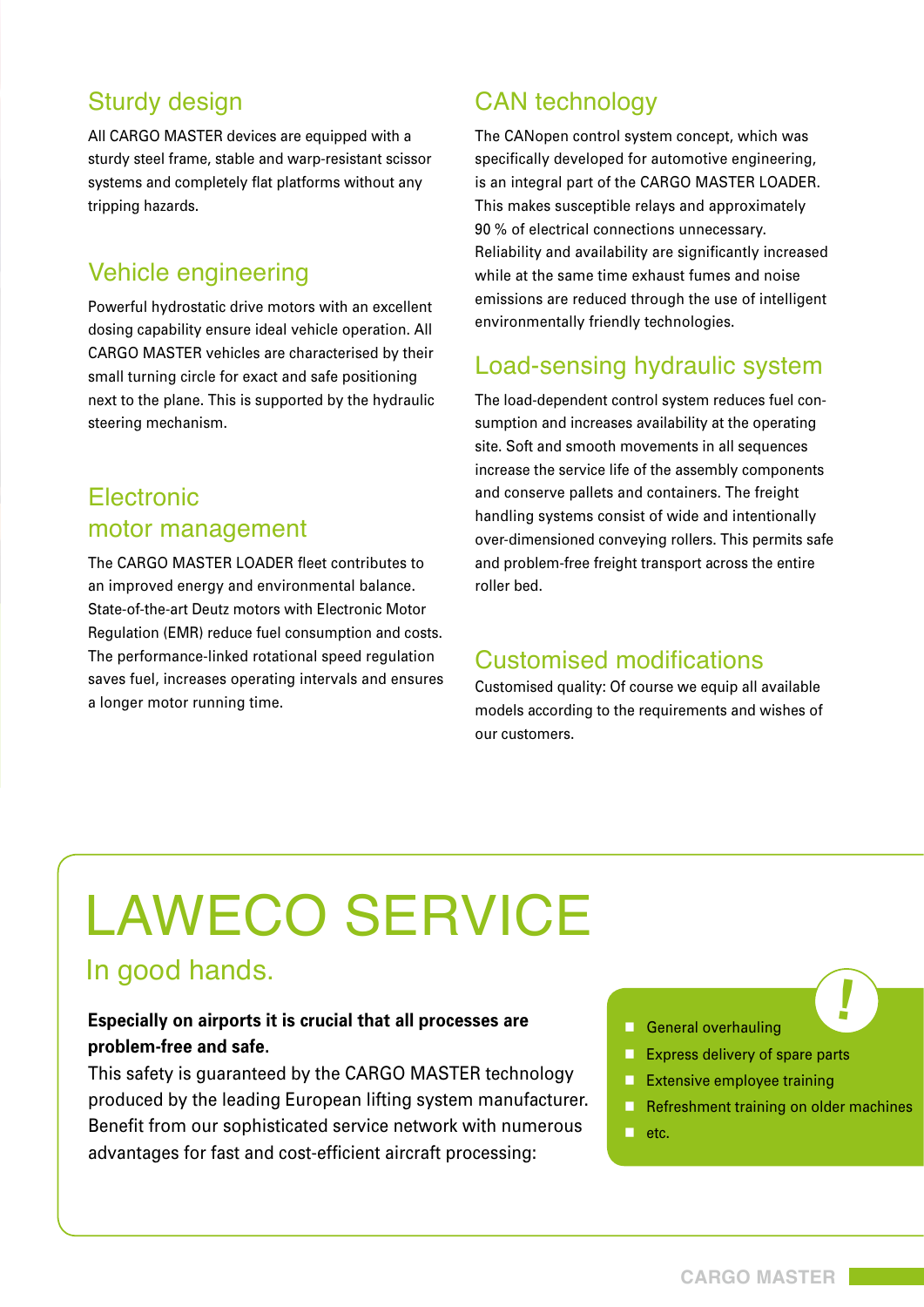# **GREEN LINE**

Innovative development



**LAWECO's CARGO MASTER GREEN LINE shows how economic and environmental aspects can be combined in a reasonable manner.** The GREEN LINE makes freight handling on airports significantly more environment-friendly and supports airports in their sustainable reduction of CO2 emissions.

## Environmental protection

Significantly **lower noise emissions and the elimination of soot particles** significantly improve the working situation on the airport ramp. At the same time, the lower energy consumption decreases the operating costs of the loaders.

## Cutting-edge technology

The core components servo-hydraulic system, electronics and vehicle control system are coordinated in such a way that all functions are **energetically optimised** and simultaneously carried out in a quick, powerful and reliable manner. The battery service life is also increased through recovery of kinetic energy, which is exclusively converted into heat in case of diesel operation.

## **Efficiency**

For the electrical equipment, LAWECO counts on the efficient CAN system. Through a sophisticated control system, LAWECO controls the capacity of the drive motor in only the section which is actually required. **The system recognises the actual capacity requirement** - depending on the weight of the container or pallet.

## **Individuality**

The battery-driven vehicle is designed for airfreight containers and pallets of up to 7 t and a processing height of 3700 mm "Lower Deck" - even a height of 5600 mm is possible with a 7 t universal loader.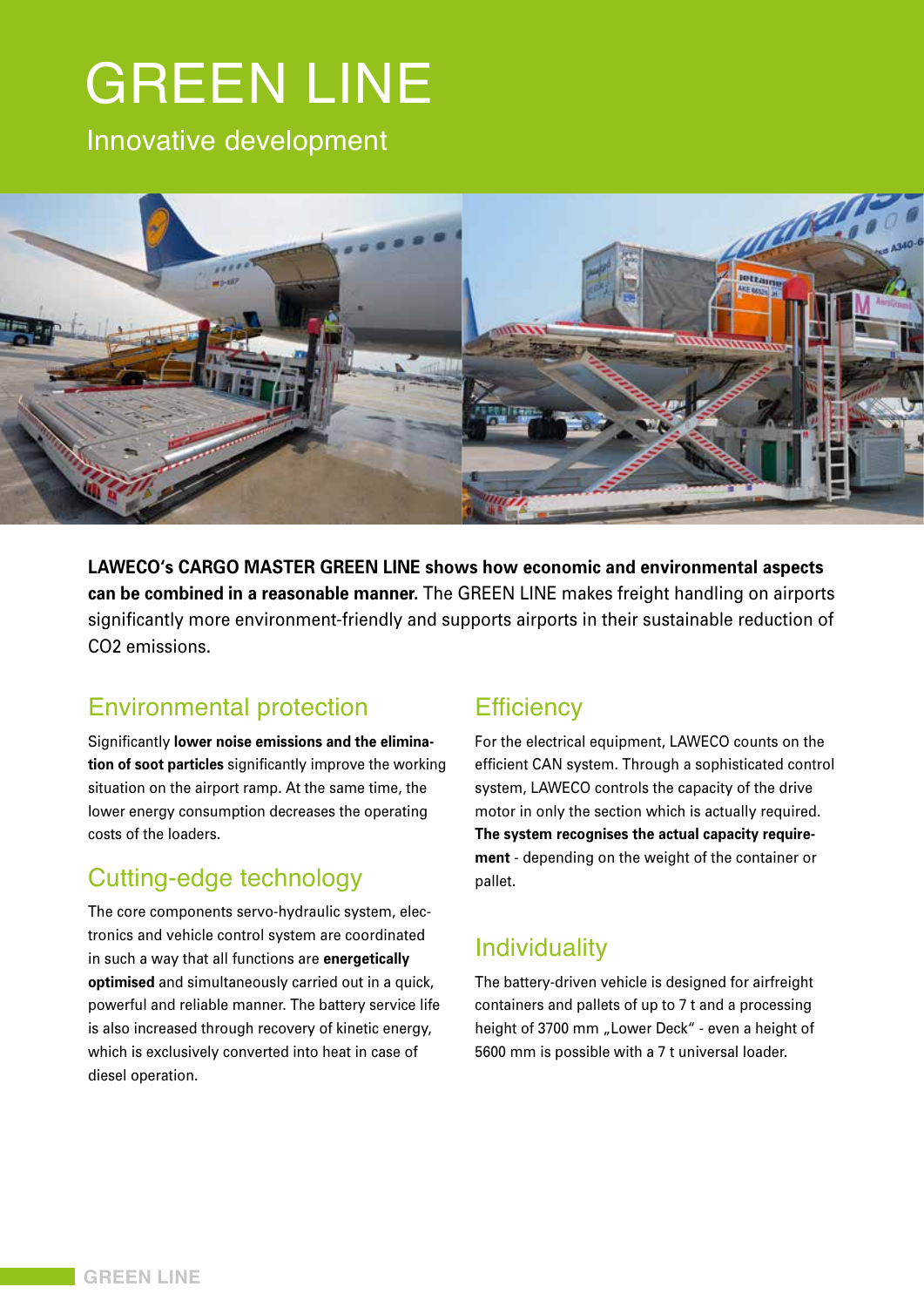# TRANSPORTER CMT 7

Ideal for sensitive freight



**The CARGO MASTER TRANSPORTER CMT 7 is specifically designed for transport of heavy and sensitive airfreight.** As a link between Cargo Loader and Dolly Train, these transporters notably increase the clearance capacity on large international airports.

### Extremely sturdy

The CARGO MASTER TRANSPORTER CMT 7 is a diesel vehicle with a loading capacity of 7,000 kg and a transport speed of 25 km/h. The warp-resistant chassis is based on a highly sturdy steel construction and is additionally reinforced on the transfer points to prevent damage. The travel gear consists of a nondriven front axle and a driven rear axle, both

with large wheels. The height of the front axle can be re-adjusted by means of a hydraulic cylinder for ideal adjustment. The vertical lifting and lowering movement has a length of approx. 300 mm.

#### **TECHNICAL DATA**

Load bearing capacity 7,000 kg Transport speed 18 m/min. Travel speed max. 25 km/h Turning radius 8,000 mm

**DIMENSIONS** 

Motor Deutz Diesel TD2011 L4 with EMR 2, 56 kW Drive system hydrostatic drive on back wheels Brakes dual-circuit brake system and parking brake

Transport dimensions 5,930 x 3,860 x 2,200 mm (LxWxH) Weight 7,900 kg

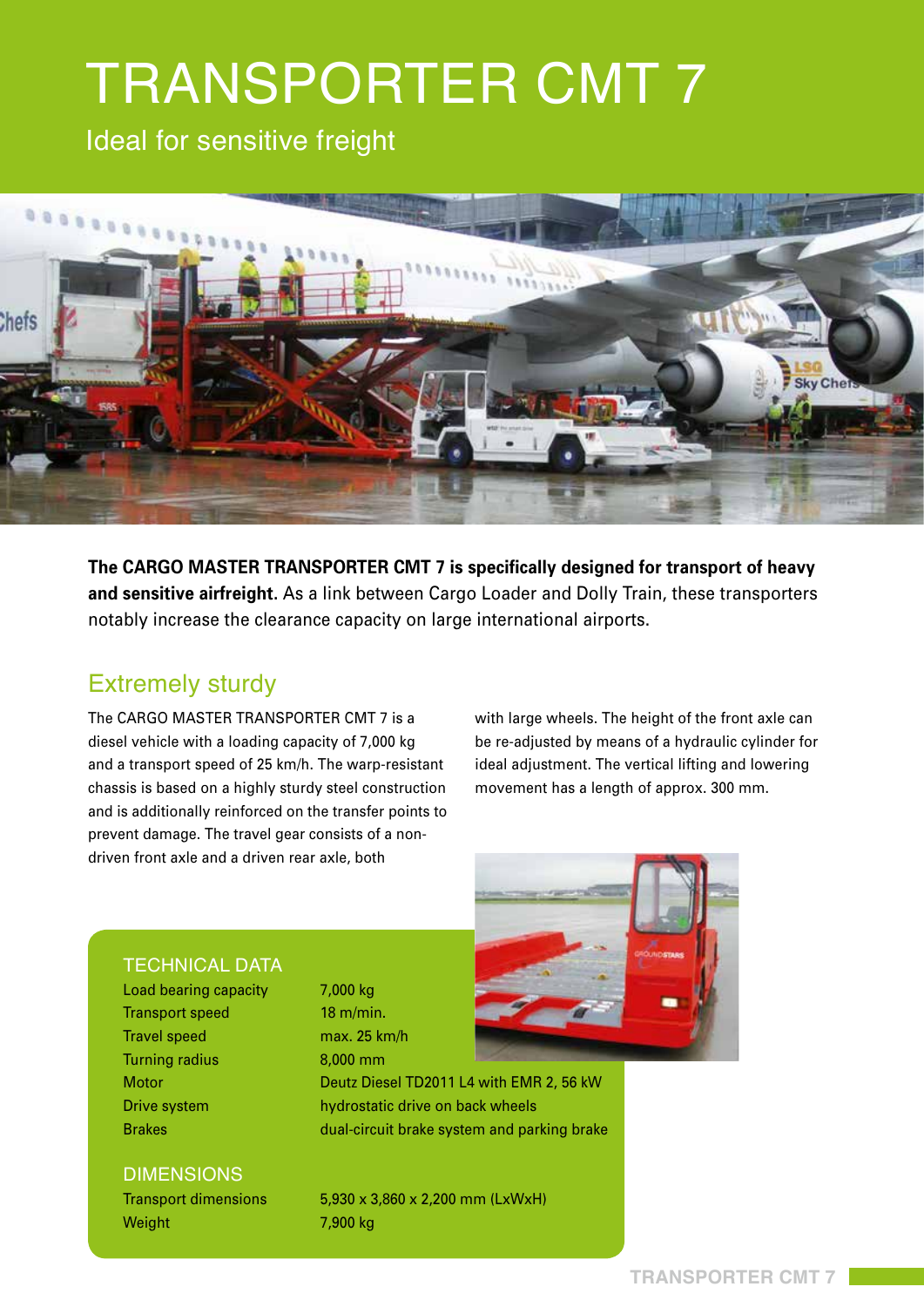

# CMLT 3.7 - 3.6

Two in one: Loader and transporter

**The extremely flexible and manoeuvrable CARGO MASTER LOADER TRANSPORTER CMLT 3.7- 3.6 can be used both as a loader for aircraft loading and as a container or pallet transporter.**

### The powerful solution for flexible handling

With a load bearing capacity of 3,700 kg, the CMLT 3.7-3.6 is a reliable multifunctional machine for **quick and flexible handling**. The CMLT 3.7-3.6 meets the highest standards concerning loading safety, as the

space between the loading transporter and the aircraft outline is very generously dimensioned. The small turning radius permits fast and safe manoeuvring.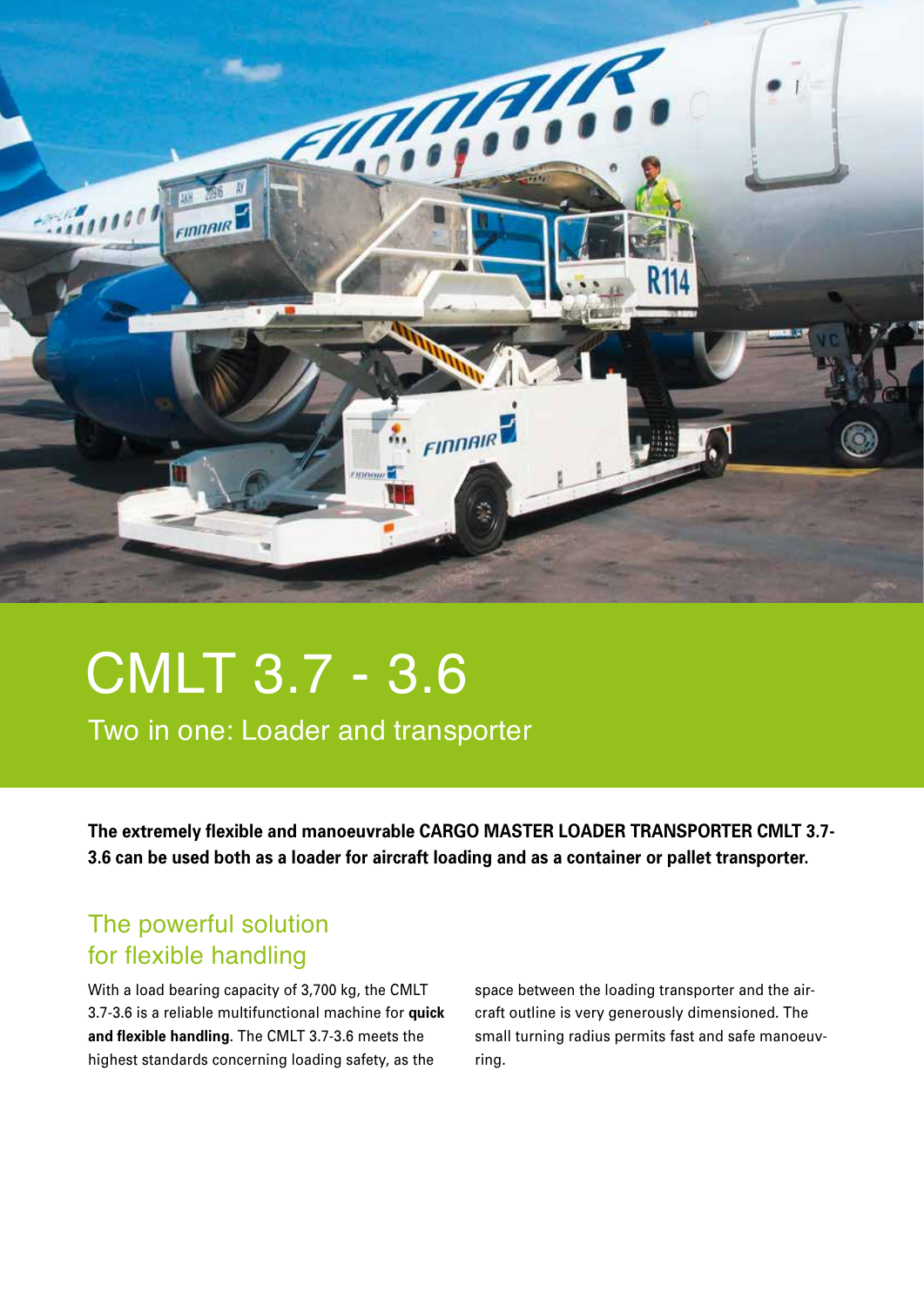

#### One model for many types

The CMLT 3.7 - 3.6 is designed for the following airplane types, among others:

- Airbus A 300
- Airbus A 310
- Airbus A 319
- Airbus A 320
- Airbus A 321
- Boeing 737
- Boeing 747
- Boeing 767
- **Boeing 777**

#### **TECHNICAL DATA**

Load bearing capacity 3,700 kg Stroke heights 490 – 3,600 mm Transport speed 18 m/min. Travel speed max. max. 25 km/h Turning radius 7,990 mm

#### **DIMENSIONS**

Weight 8,900 kg

Front axle hydraulic steering support Rear axle hydrostatic drive motors MCR Tyres large-dimensioned solid rubber / air tyres Lifting system sturdy scissor system with reinforced bearings Motor Deutz Diesel D2011 L4 with EMR 2, 46 kW Drive system **hydrostatic drive on back wheels** Brakes dual-circuit brake system and parking brake Hydraulic system driving, conveying, lifting, steering, braking

Transport dimensions 7,104 x 3,297 x 1,600 mm (LxWxH)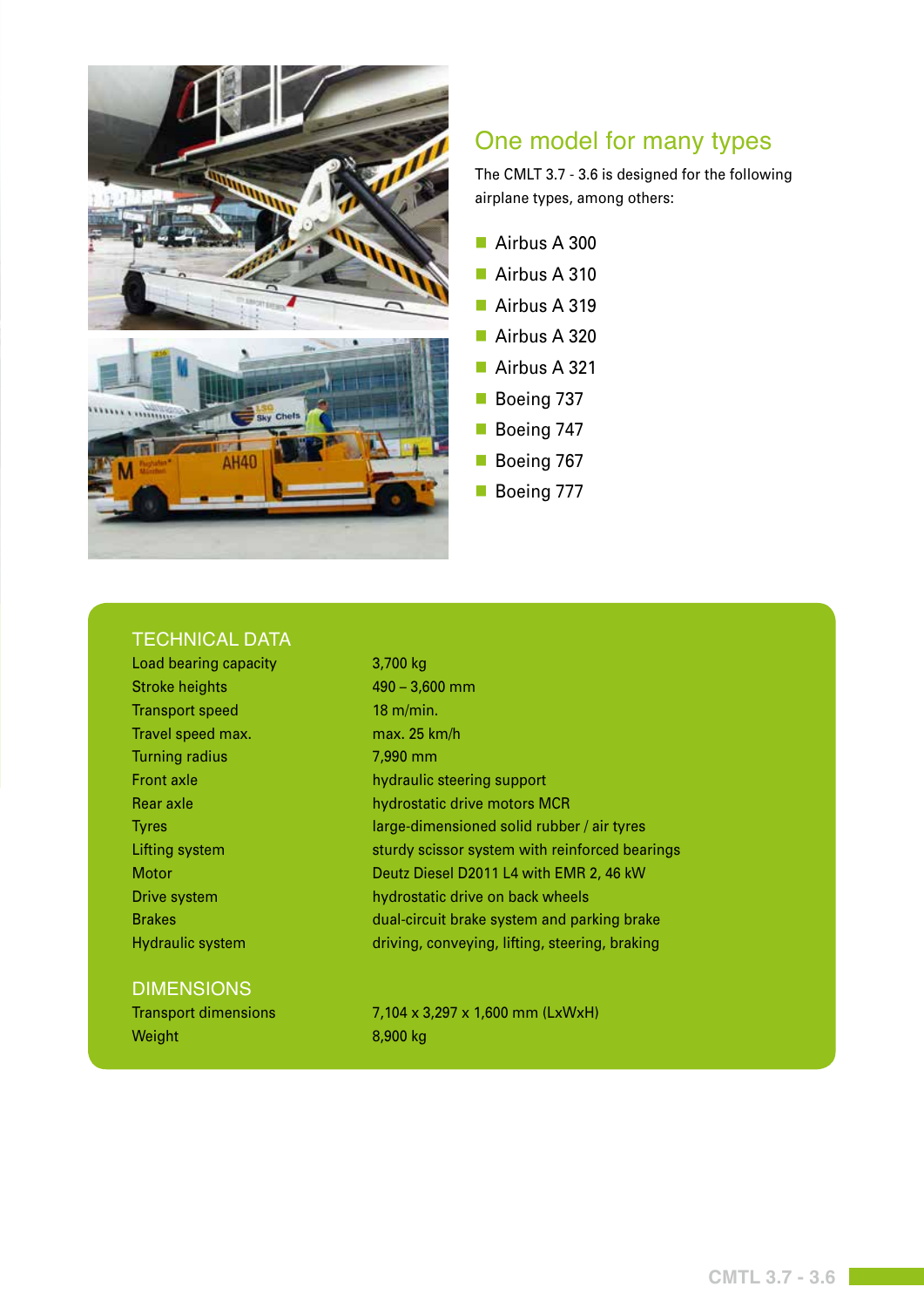

# CML 7 A brand-new generation of loading technology

**The tried and tested CARGO MASTER LOADER CML 7 generation is one of the most innovative, efficient and safe container and pallet loaders on the market.** LAWECO has consistently adapted loaders of this type to current challenges.

### Added high-tech for the drive and the environment

**A driving characteristic that is usual in the automotive sector:** Our current loader model is the first vehicle with a closed hydraulic circuit specifically designed for the special requirements of aircraft handling.

The combination of hydraulic components and diesel engine capacity regulation significantly reduces fuel consumption and noise emission, **increasing environmental protection**.

The improved cold starting feature has a positive effect, especially on airports in areas subject to a harsh winter.

Three different basic models are manufactured for the version 7 fleet. As the CARGO MASTER LOADER CML 7 is designed both for Lower Deck and Main Deck handling, it fulfils high handling demands for practically all passenger and freight aircrafts up to the Boeing 747.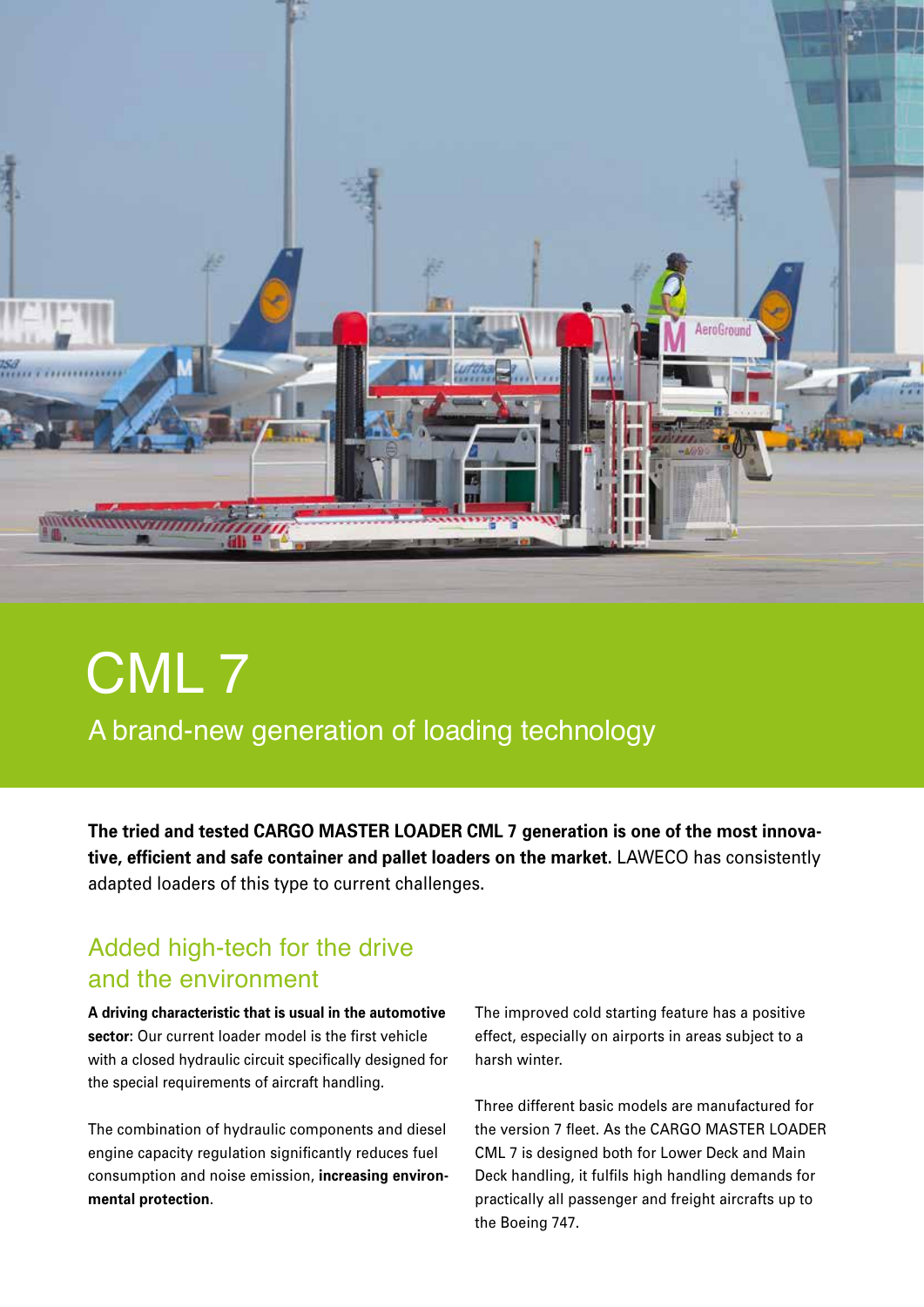

## Reliability of the highest standard

It goes without saying that we use materials and technology of the best possible quality for our CARGO MASTER LOADER CML 7.

LAWECO's experienced technicians have made additional developments on all elementary components of the current generation. For example, the complete drive system of the diesel-driven vehicles has been carefully reworked and optimised to meet the demands of the future.

#### **TECHNICAL DATA** CARGO MASTER LOADER CML 7 - 3.7 S CML 7 - 3.7 W CML 7 - 5.6 U

Load bearing capacity, main platform 7,000 kg 7,000 kg 7,000 kg 7,000 kg Load bearing capacity, bridge platform 7,000 kg 7,000 kg 7,000 kg 7,000 kg Stroke height, main platform 490 – 3,700 mm 490 – 3,700 mm 490 – 3,700 mm Stroke height, bridge platform 1,850 – 3,700 mm 1,850 – 3,700 mm 1,880 – 5,600 mm Guide rail operating width 1,600 – 2,480 mm 1,600 – 3,260 mm 1,600 – 3,260 mm Turning radius 8,500 mm 8,500 mm 8,500 mm Weight 15.8 t  $15.8\,\mathrm{t}$  15.8 t  $18.8\,\mathrm{t}$  15.8 t  $21.0\,\mathrm{t}$ 

Transport speed 18 m/min. 18 m/min. 18 m/min. 18 m/min. 18 m/min. Lifting / lowering time  $15 - 22$  sec.  $15 - 22$  sec.  $15 - 22$  sec.  $15 - 22$  sec. Travel speed max. 15 km/h max. 15 km/h max. 15 km/h

# STANDARD WIDE UNIVERSAL

#### **DESIGN**

| <b>Front axle</b>   | steering axle with planetary gear                             |
|---------------------|---------------------------------------------------------------|
| Rear axle           | non-driven                                                    |
| Tyres               | front axle / rear axle                                        |
|                     | Large-dimensioned air tyres / solid rubber tyres              |
| Support             | 6 double-acting hydraulic cylinders                           |
| Motor               | Deutz Diesel TD2011 M4 with EMR                               |
| <b>Brake system</b> | hydraulic multiple disc brake and spring-loaded parking brake |
|                     |                                                               |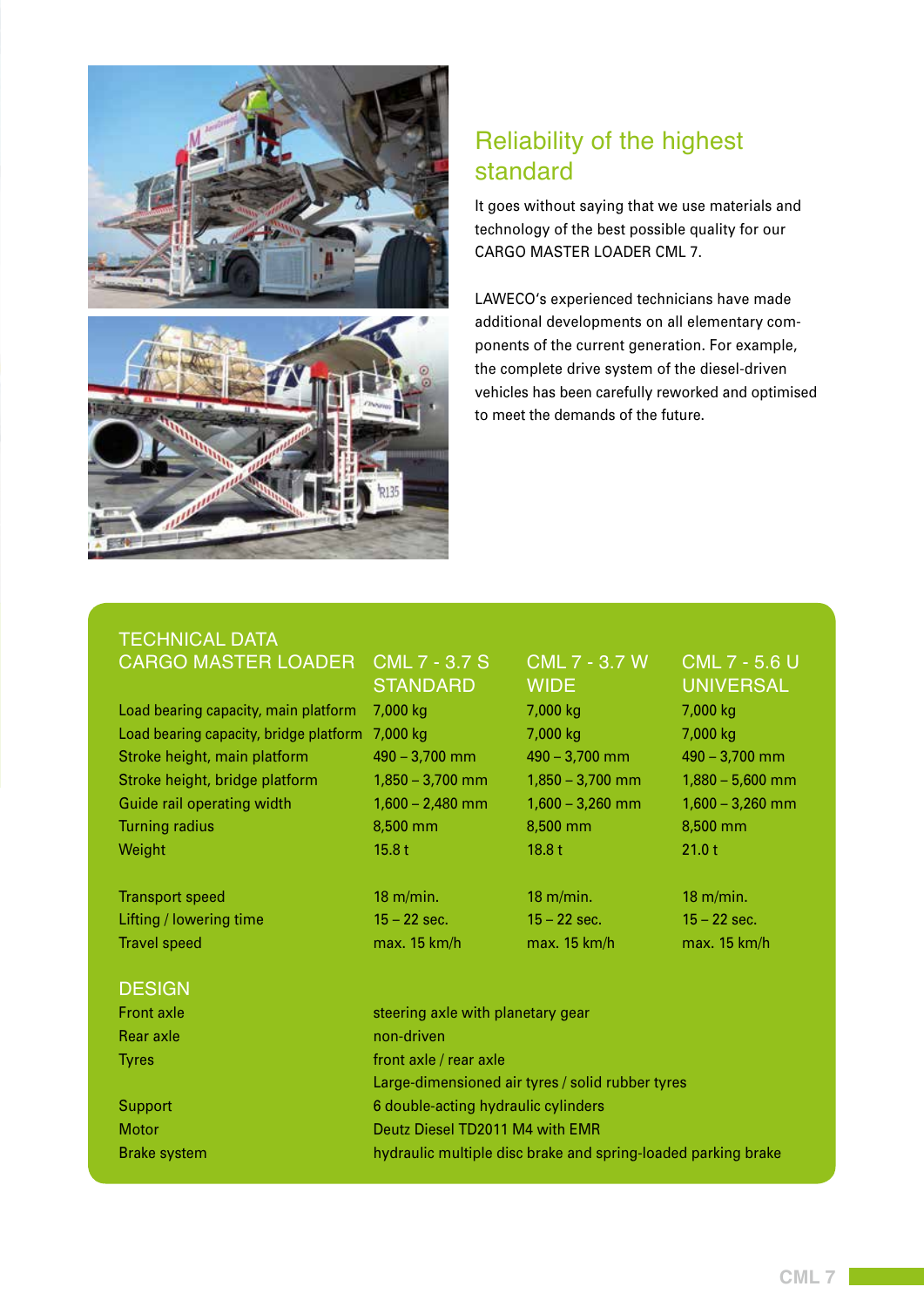

# CML 14 - CML 35

Performance on a truly grand scale

**The CARGO MASTER MAIN-DECK-LOADER CML 14 and CML 35 loaders are ideal for problemfree handling of wide-body aircraft.** After all, there is a good reason why they have become one of the preferred solutions for nose loading of the Boeing 747.

### Perfect loading for up to 14 tons

The CML 14-5.6 has a number of assembly components and characteristics in common with its little brother in the 7-t series.

The CARGO MASTER MAIN-DECK-LOADER boasts **an above-average service life** due to precisely defined and calculated components for lifting and transport.

Furthermore, its precisely dimensioned front platform makes it perfectly equipped for the respective cargo load.

CANbus technology and the electronic motor management set standards of efficiency and safety. Due to its compact design, the CARGO MASTER LOADER can also be used for Lower Deck handling.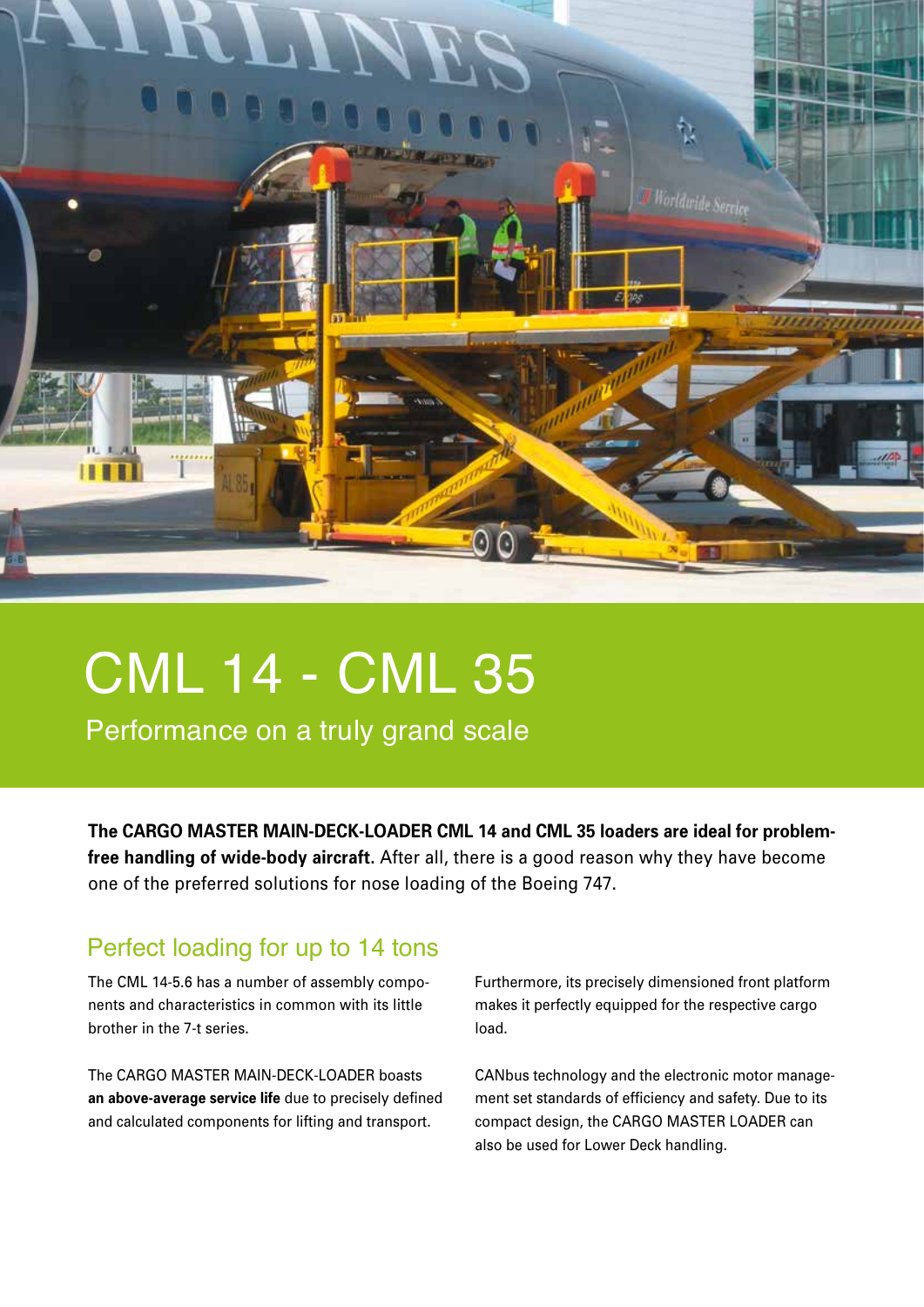



### Sturdy technology for Big Business

The CARGO MASTER LOADER CML 35 – 5.6 can show its premium qualities wherever there is a high demand for loading **especially heavy loads**.

Sturdily designed steel constructions and hydraulic and mechanical drive elements which have proven their quality in continuous operation, guarantee that the CARGO MASTER LOADER CML 35 can meet the highest safety standards on all airports in the world without any problems.

#### Technical data CARGO MASTER LOADER CML 14 - 5.6

Load bearing capacity, main platform 14,000 kg Load bearing capacity, bridge platform 14,000 kg roll-over load Stroke height, main platform 495 – 5,600 mm Stroke height, bridge platform 1,880 – 5,600 mm Guide rail work width 1,500 – 3,400 mm Transport speed 18 m/min. Lifting / lowering time 25 – 45 sec. Travel speed max. max. now max. 15 km/h Turning radius 13,800 mm

#### **DESIGN**

#### **DIMENSIONS**

| <b>Transport dimensions</b> |  |
|-----------------------------|--|
| Weight                      |  |

Front axle steering axle with planetary gear Rear axle non-driven Tyres **front axle / rear axle** Large-dimensioned air tyres / solid rubber tyres Support 8 double-acting hydraulic cylinders Lifting system sturdy scissor system with hydraulic cylinders and re-enforced bearings Motor Deutz Diesel TCD2012 M4 with EMR 3 / 74 kW - 86 kW Drive system **hydrostatic drive on front axle** Brake system hydraulic multiple disc brake and spring-loaded parking brake

> 11,970 x 4,560 x 3,970 mm (LxWxH) 32,000 kg